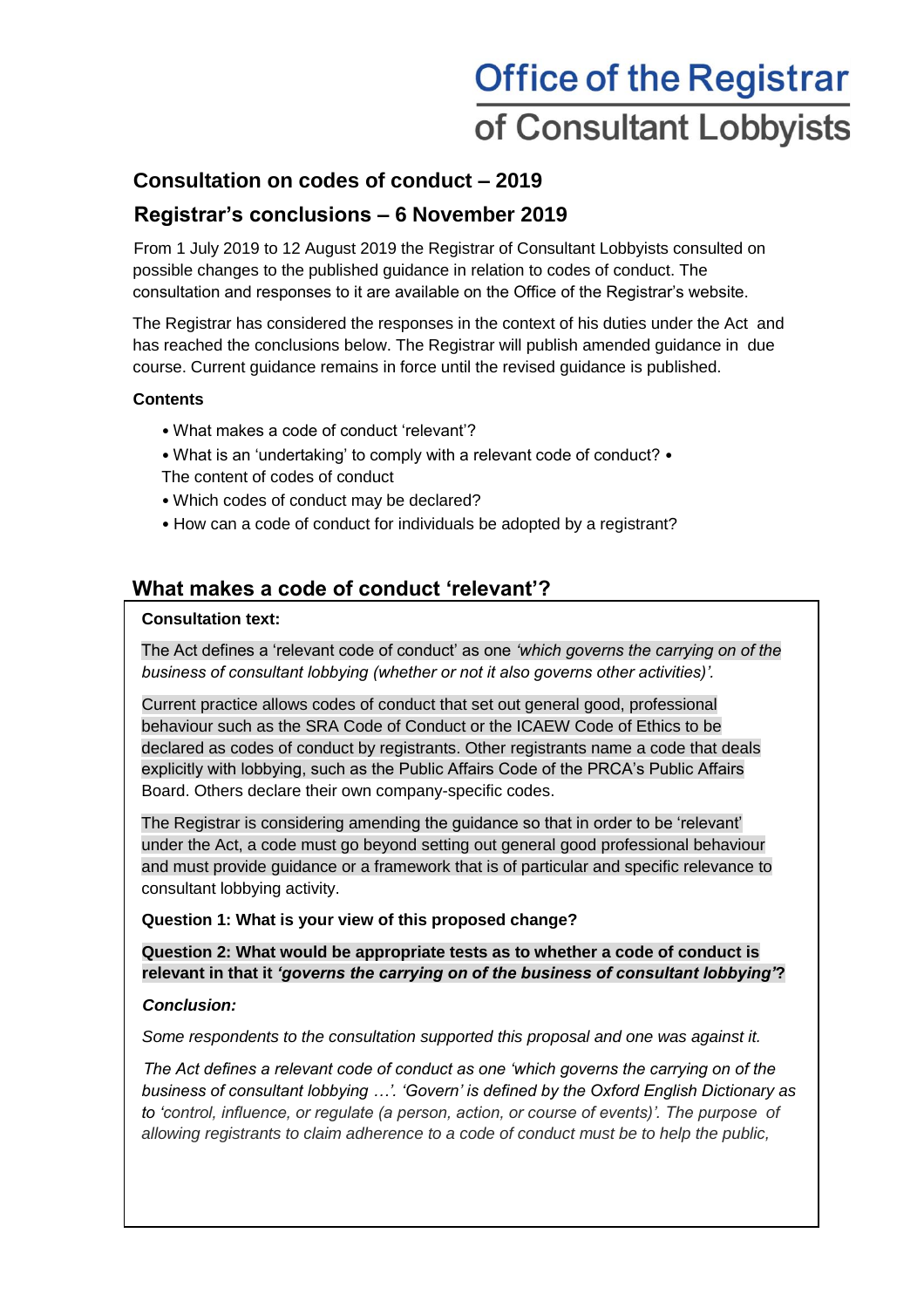*those being lobbied, clients and others to understand how the consultant lobbyist will approach this activity.* 

*The Registrar has concluded that a code of conduct that requires no more than adherence to general, good professional behaviour is unlikely to 'govern the carrying on of the business of consultant lobbying'.* 

*The Registrar will not prescribe how the required control, influence or regulation of the business of consultant lobbying should be demonstrated in a code – this is a matter for registrants and the Registrar will assess each code on its merits. However, indicators might include referring explicitly to consultant lobbying and/or setting out rules for conducting that activity. Or a code might not refer explicitly to consultant lobbying, but might provide guidance on specific aspects of consultant lobbying, for example: a duty to those being lobbied and/or the public; truth and honesty in representations; or disclosure of the client's identity.* 

*A code that fails to recognise a consultant lobbyist's responsibilities to those to whom representations are made is unlikely to be 'relevant', in that it would not govern the business of consultant lobbying.* 

*This change will be implemented in the next revision of the guidance.* 

*One respondent suggested that third-party involvement and independent sanctions should be required for a code to be relevant. The Registrar has concluded that an absolute requirement of this kind would go beyond the provisions of the Act.* 

# **What is an 'undertaking' to comply with a relevant code of conduct?**

#### **Consultation text:**

The Act requires registrants to state *'whether there is in place an undertaking by the person to comply with a relevant code of conduct'.* 

The Registrar currently simply asks new registrants to state which code of conduct they subscribe to and where it can be inspected.

**Question 3: Should 'undertaking' require a more formal commitment or is current practice sufficient?** 

**Question 4: If you believe there should be a more formal commitment, what form should this take?** 

#### *Registrar's conclusion:*

*Some respondents to the consultation considered that a simple statement by a registrant that an undertaking was in place was not sufficient and one felt that it was.* 

*The Act requires that Register entries must include a statement of 'whether there is in place an undertaking by the person to comply with a relevant code of conduct'. The OED*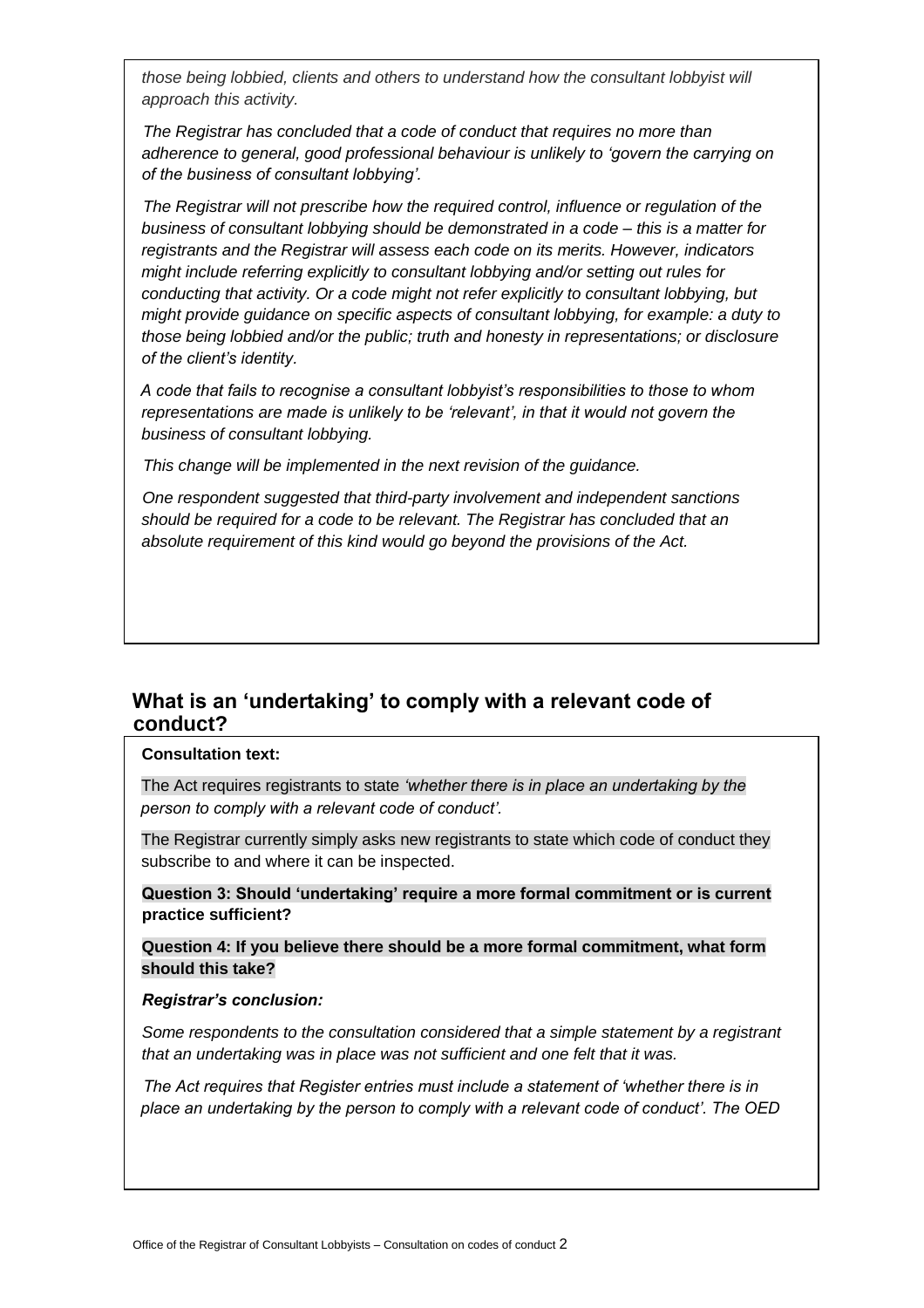*defines 'undertaking' as: 'A formal pledge or promise to do something'.* 

*Registrants are currently asked at initial registration: 'Is there in place an undertaking by your organisation to comply with a relevant code of conduct?' and, if there is, they give details of the code and where it can be inspected. The Registrar subsequently relies on registrants complying with their duty under the Act to keep their entry on the Register up to date.* 

*The Registrar has concluded that in order for the declaration on the Register to be meaningful and in support of the Registrar's statutory duty to monitor compliance, registrants who claim a code should be required to sign a formal written undertaking confirming that they comply with a code of conduct. This would be at initial registration and at any point that they claim compliance with a new code. Registrants will also be asked to confirm any ongoing undertaking alongside each Quarterly Information Return.* 

*This change will be implemented in the next revision of the guidance, with suitable transitional arrangements.* 

*It is an offence under the Act to provide inaccurate information. The Registrar considers that a false or inaccurate claim to comply with a code of conduct is seriously misleading to the public, those being lobbied and to clients.* 

*If a Registrant claims to comply with a code of conduct, but it is later demonstrated that they have failed to do so, the Registrar may review whether the declaration on the Register is therefore inaccurate and whether an offence was committed in making a false or inaccurate declaration.* 

*This will be reflected in the next revision of the guidance.*

# **The content of codes of conduct**

#### **Consultation text:**

The Registrar's view is that the Act does not give the Registrar the right to comment on or shape the content of codes of conduct – the only test he can apply is relevance, as defined by the Act.

#### **Question 5: Do you agree with this view? If not, why not?**

#### *Registrar's conclusion:*

*Most respondents to the consultation believed that the Registrar should feel able to comment on or shape the content of codes of conduct.* 

*The Registrar has concluded that his powers under the Act in relation to the content of codes of conduct are limited. The Registrar is obliged to decide whether a code is 'relevant' if compliance with it is claimed by a registrant – see questions 1 and 2 above. The Registrar does not consider that he can apply further or different tests or prescribe the content of codes beyond 'relevance'.*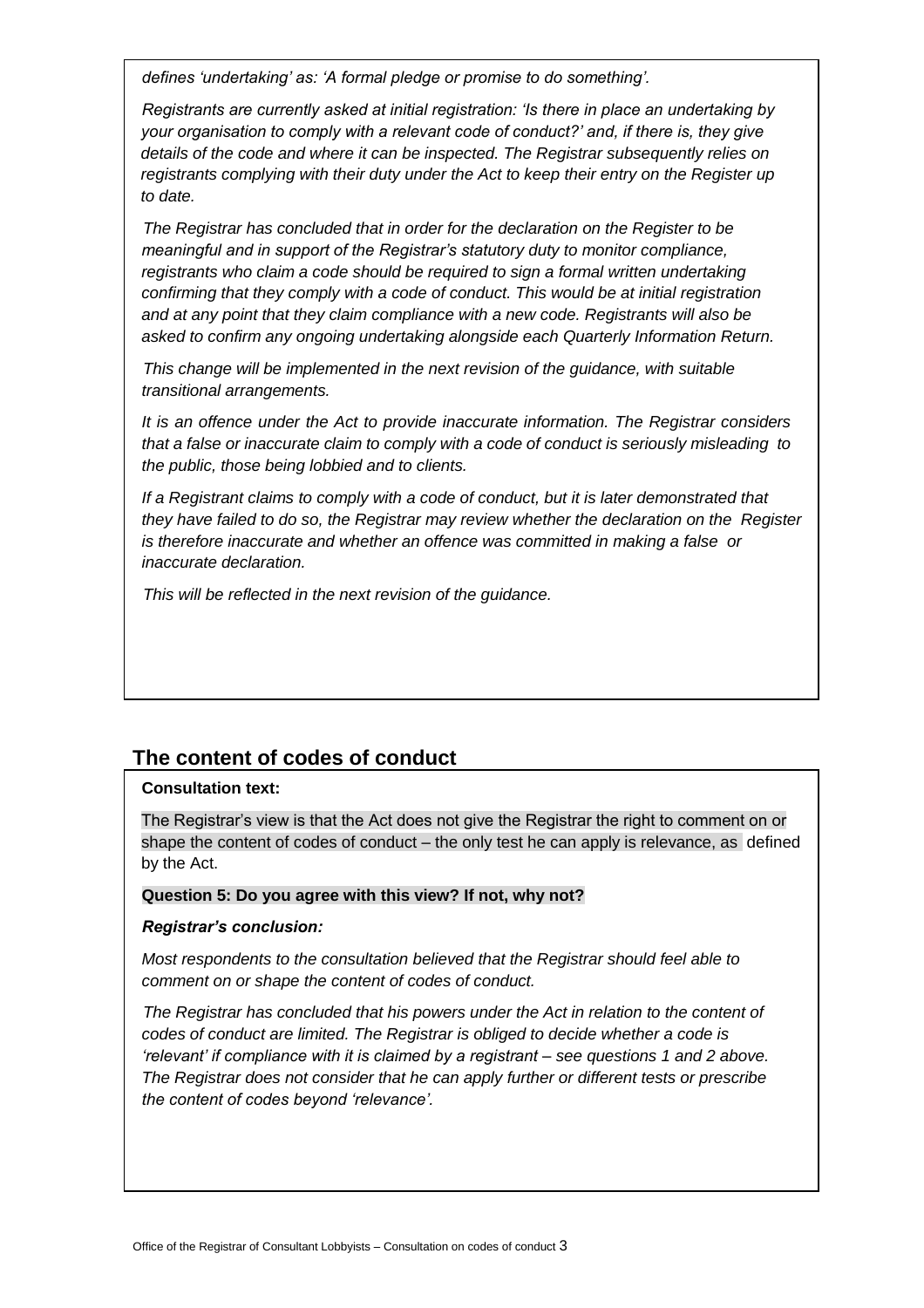# **Which codes of conduct may be declared?**

## **Consultation text:**

The Registrar's view is that the Act does not give the Registrar the right to restrict which codes of conduct may be declared. So long as a code is 'relevant', a registrant can declare it on the Register. This means that codes might come from a trade or professional body or be self-written by the registrant.

## **Question 6: Do you agree with this view? If not, why not?**

## *Registrar's conclusion:*

*Two respondents to the consultation considered that codes written by and/or enforced by a registrant (self-written codes) should not be considered 'relevant' by the Registrar.* 

*The Act requires that if a registrant wishes to claim adherence to a code of conduct, it must be one that 'governs the carrying on of the business of consultant lobbying'. The OED defines 'govern' as meaning 'to direct and control the actions and affairs of a country, city or people, etc'. This suggests a degree of external control over a collective entity or group.* 

*Following the consultation, the Registrar considers that a self-written code would struggle to meet this test and may therefore not be 'relevant' under the Act. Each proposed self written code will be considered on its merits, but it is unlikely that a code that has no external or independent oversight would be 'relevant'.* 

*A respondent to the consultation raised the issue of a registrant claiming adherence to a membership body's code of conduct when they are not a member of it. A non-member would not be subject to external control by the membership body and the code is therefore unlikely to be a 'relevant' code and could not be claimed by the registrant..* 

*This change will be implemented in the next revision of the guidance, with suitable transitional arrangements.*

# **How can a code of conduct for individuals be adopted by a registrant?**

## **Consultation text:**

Some codes of conduct govern the behaviour of individual members of a professional body, rather than a business as a whole. The Registrar's guidance says that '*a code of conduct for individuals can only be declared on behalf of an organisation if every member of that organisation subscribes to that code'*.

#### **Question 7: Do you agree with this? Why or why not?**

#### *Registrar's conclusion:*

*One respondent to the consultation disagreed with current guidance and suggested that a focus on individual lobbyists was more appropriate. Another suggested that parts of a*